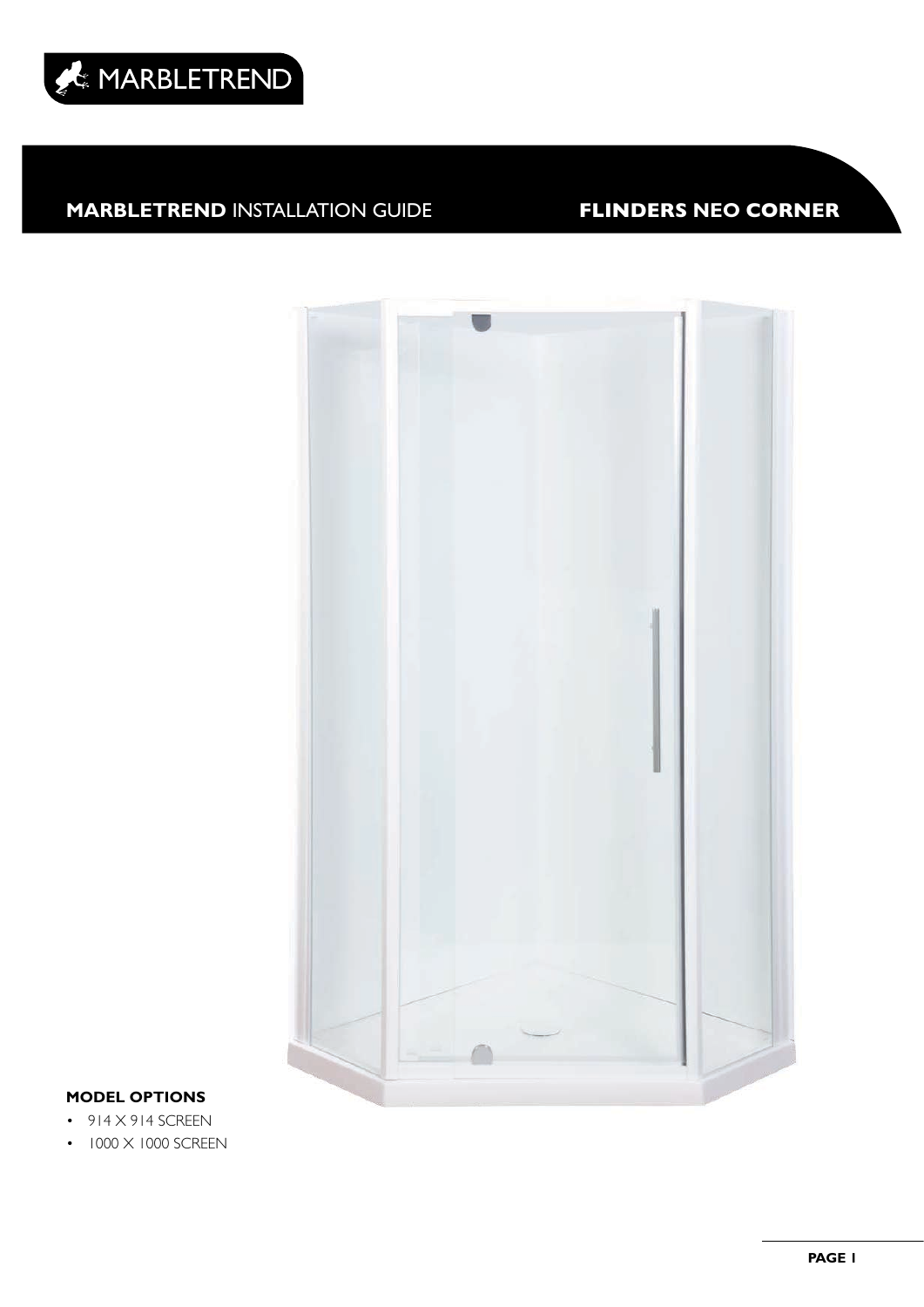# **IMPORTANT INFORMATION FLINDERS NEO CORNER**

Please inspect the product immediately upon receipt for transit damage, missing packs/parts or manufacturing faults. Damage reported later cannot be accepted. Please handle the product with care avoiding knocks and shock loading to all sides and edges of glass.

# **Damaged glass or missing parts will not be replaced under warranty if the installation process has begun.**

### **NOTES: SAFETY GLASS CANNOT BE REWORKED**

Please read these instructions carefully before you start installation. Special care should be taken when drilling walls to avoid hidden pipes or electrical cables.

**Securing into a stud or timber brace is highly recommended, if unable to do so, other secure means of fixing must then be considered.**

### **AFTER CARE INSTRUCTIONS**

After use, your shower should be cleaned with soap and water. This is particularly important in hard water districts where insoluble lime salts may be deposited and allowed to build up. Cleaners of a gritty nature should not be used. Care should be taken to avoid contact with strong chemicals such as organic solvents and strippers. Glass cleaners can be used but with caution. If in doubt please contact the manufacturer of the cleaner in question.

Please keep these instructions for aftercare and customer service details.

### **12 MONTH WARRANTY**

The warranty covers faults in the product construction, material and assembly. Faulty products will be repaired or exchanged free of charge. Faulty items become our property. In the event of a warranty claim, we will repair or replace defective products or pay for the cost of having defective products repaired or replaced, but will not be liable for any injury to any person, damage to any property, and indirect or inconsequential loss, or in any other respect.

This warranty does not include faults caused by:

Unsuitable or improper use. Incorrect installation. Normal wear and tear. Inadequate or complete lack of maintenance. Chemical, electrochemical or electrical influences.

### **TOOLS REQUIRED**



This product is heavy and may require 2 people to install.

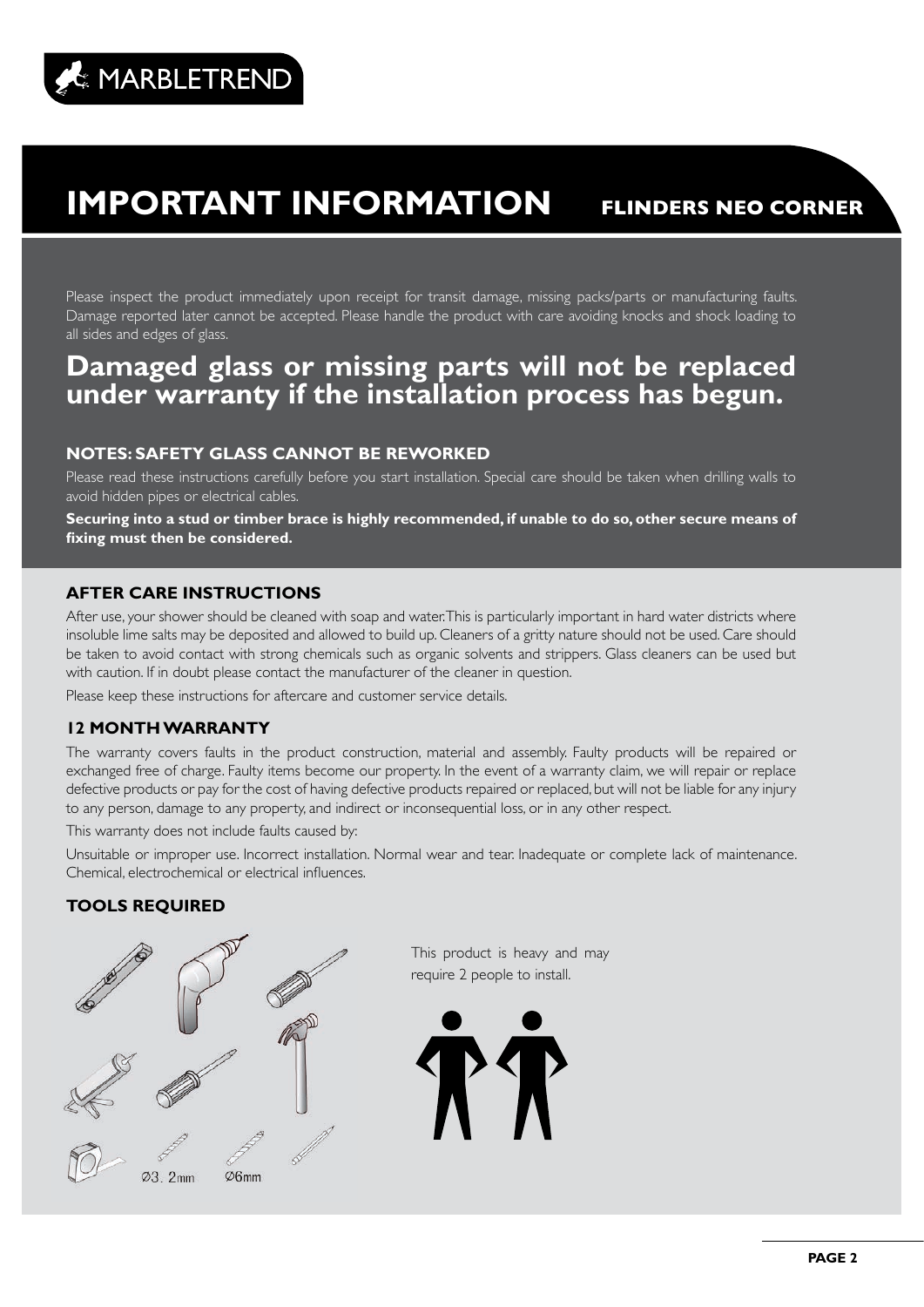

# **ASSEMBLY DRAWING FLINDERS NEO CORNER**



8 x Wall jamb fixing screws - 35mm

 $\overline{\phantom{a}}$ 

 $\overline{\mathbf{3}}$ 

 $\overline{\mathbf{5}}$ 

 $\overline{7}$ 

**PAGE 3**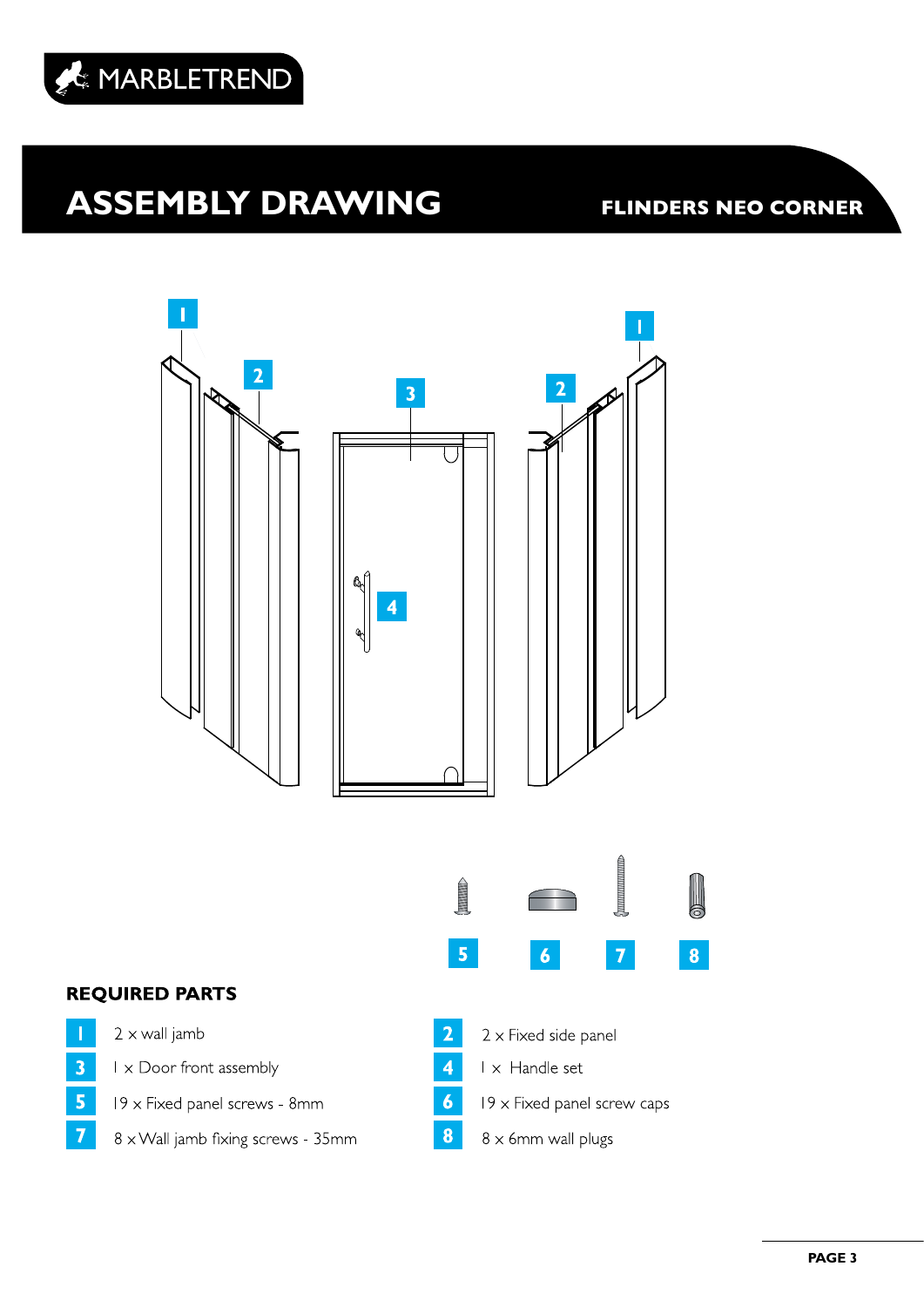

#### **STEPS A - D**



measurement to the outside edge of the wall jambs (1) should be somewhere within the minimum and maximum of the screen size. See chart to the left.

**Note:** If using the maximum size make sure that you allow for walls that may out of plumb. If your walls are 10mm out of plumb reduce your screen size area by this amount.



- Using a level ensure jamb  $(1 \& 10)$  are plumb then mark the outside edge with a pencil. Then mark your pre-drilled screw holes that are on the inside of the jamb  $(1)$  and on the tab of jamb  $(10)$ . Tab to be on the inside of shower. See diagram A above.
- Remove jambs and drill 6mm holes into walls with drill bit. Insert plastic wall plugs (9) that are provided.

**C**

**Note:** Please use the correct or most suitable fixing for the surface you are screwing into, to ensure the jamb is securely fixed to the wall eg. toggle wall plug.

**D** Using a level, ensure jamb (1) is plumb and the holes in the jamb line up with the holes in the wall. Fix jamb to wall using the screws provided (8).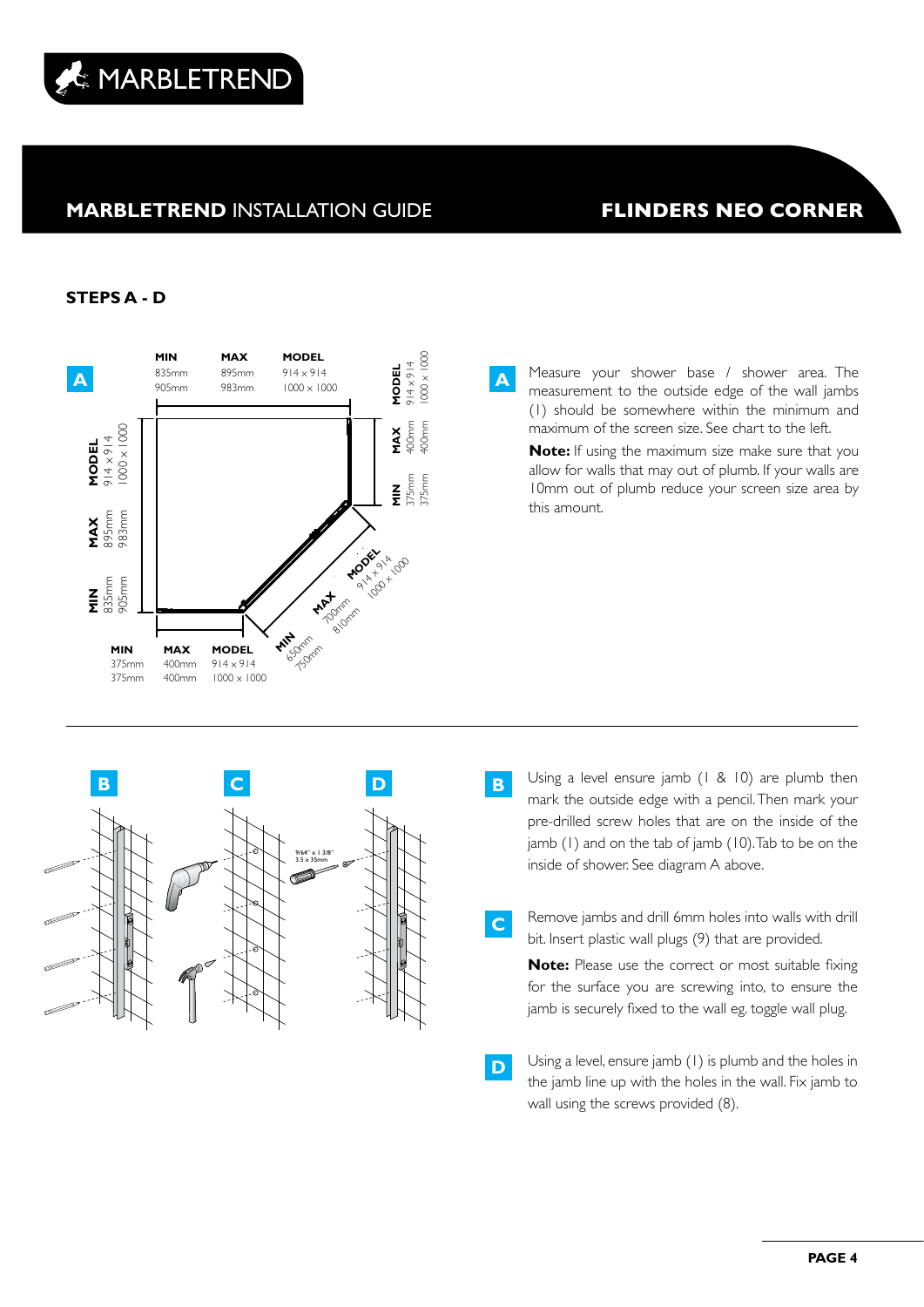

#### **STEPS E & F**



Slide fixed panel (2) into jambs (1)

Hint: Insert top or bottom corner first then you will find that the rest of the panel will slide in easily.

F F. 3  $\overline{2}$  $\overline{2}$ 10

Slide front of fixed panel (2) over extrusion on front door assembly (3). Now drill 4 equally spaced 3.2mm holes on the **INSIDE** of the screen (See aerial view). Fix side panel (2) to 3 5screws using fixed panel screw caps (6).

Slide door front assembly (3) apart so it meets other fixed panel then repeat step F for this slide.



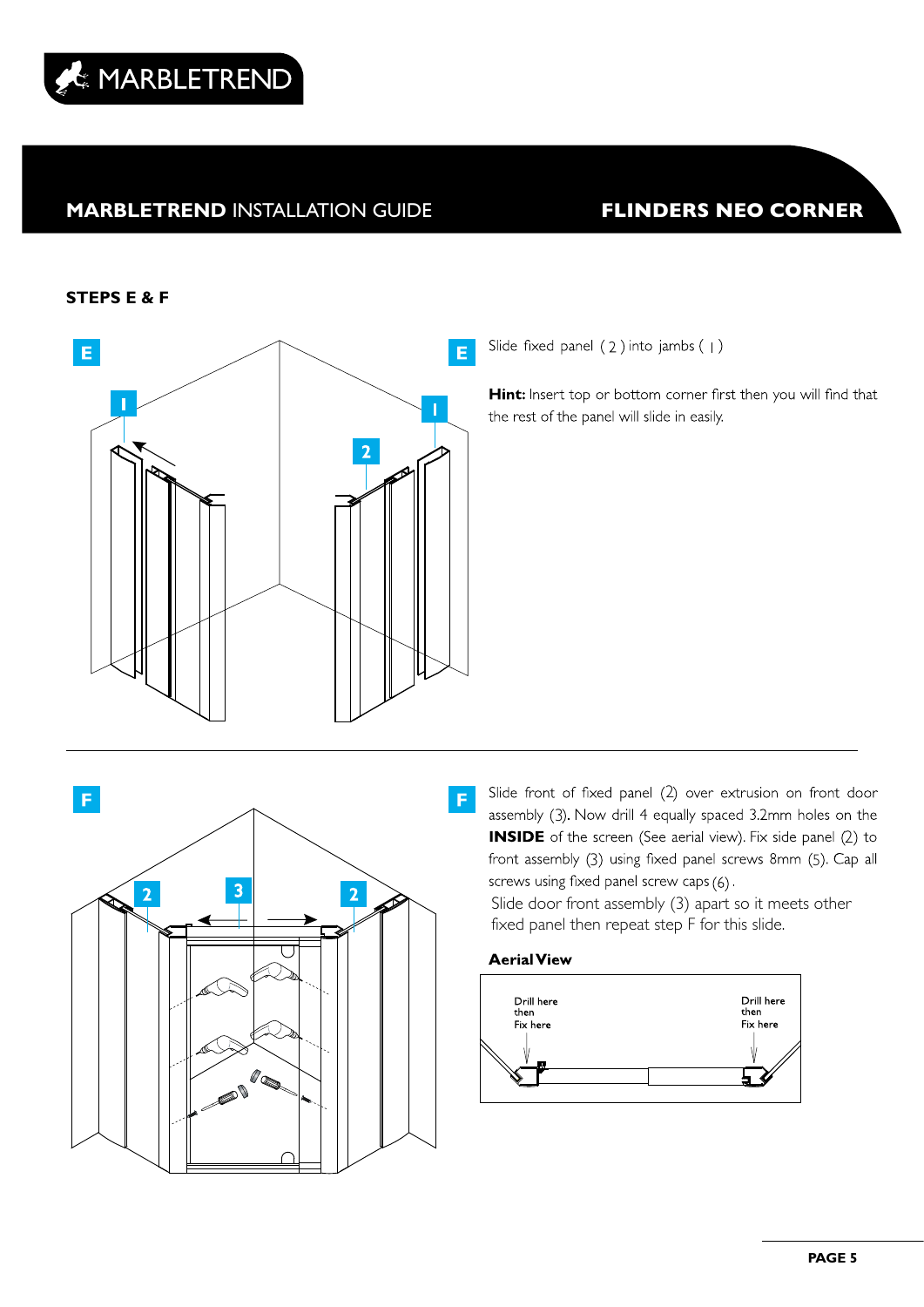

### **STEPS G & H**



Adjust front assembly and fixed side panel so B=C=D. This is done by sliding the fixed panel in or out of the wall extrusion for the fixed side. For the front, the top and bottom rails of the front assembly slide apart for adjustment.

Now fix off the bottom rail at the location pictured on the inside of the screen. Using a level ensure front assembly and side panel are vertical. Now drill 3.2mm holes then fix with screws (5) as shown to top rail of front assembly. See front shower view.



 $\overline{G}$ 



**INSIDE SHOWER VIEW FRONT SHOWER VIEW** 

Only the one hole in bottom rail



Now drill 4 equally spaced 3.2mm holes into the wall jambs (1) on the **INSIDE** of the screen. Make sure that your drill holes are more than 20mm back from the glass edge, when using smallest screen size, otherwise you may break the glass.

Make sure that the holes also go through the aluminium of the fixed side panel.

Fix off wall jambs (1) to fixed side panels (2) using fixed panels screws (5) and covering them with caps (6) provided

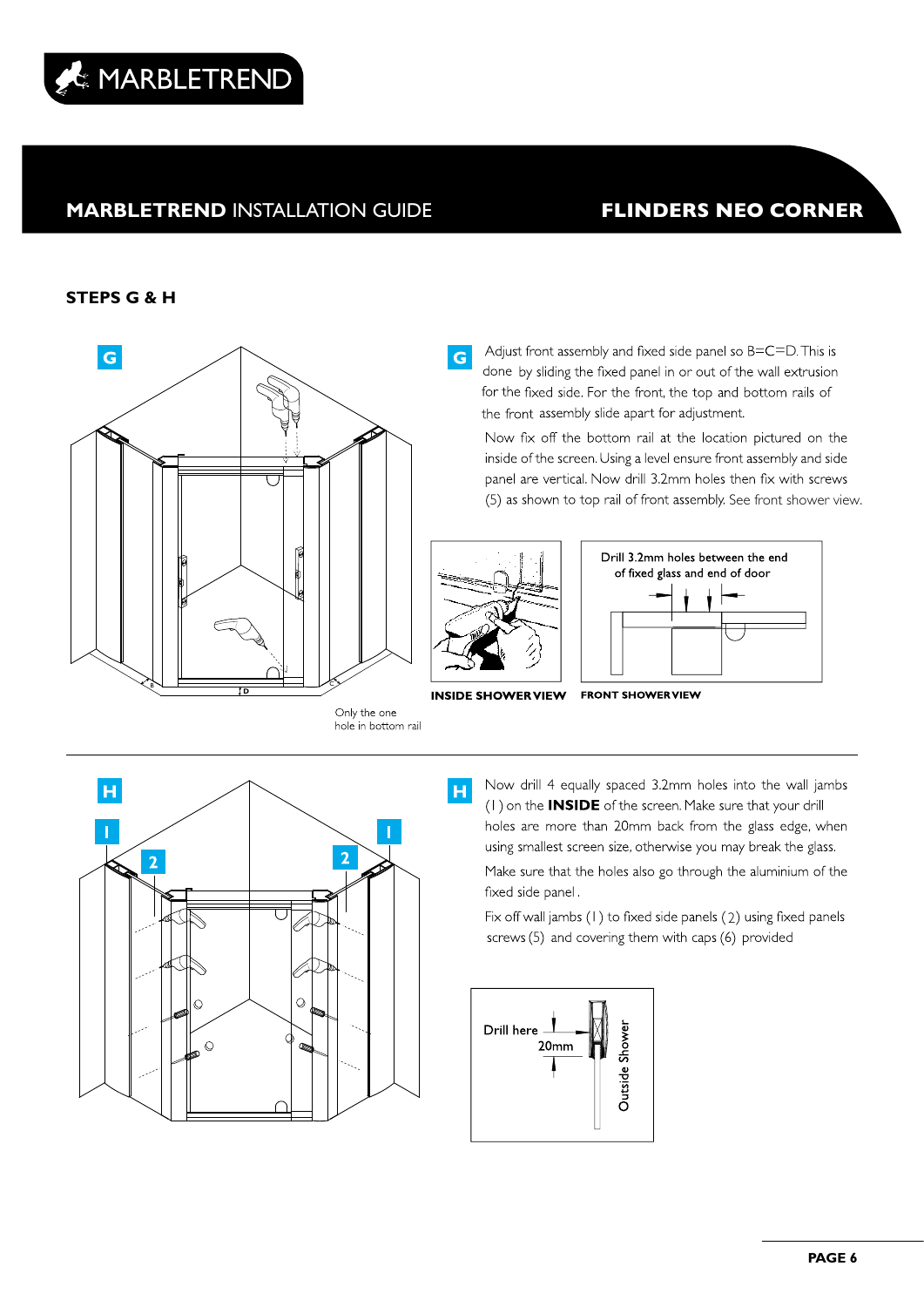

### **STEPS I & J**



**Step I** Screw the threaded rod into the handle.

**Step 2** Slide top and bottom post onto the threaded rod, making sure the post is facing the right way

**Step 3** Bring the handle up to the glass, allowing the top and bottom post to locate into the hole in the glass. Fix the knob onto the threaded rod, making sure the washer is between the glass and the knob.

Apply silicone sealer around all external joints of shower screen and allow 24 hours for silicone to set.

Silicone is not used on the inside of the shower screen because in time water can build up within the wall jamb and make the screen leak out of the shower area. The screens are designed to allow the water to return into the shower area if any is present.

Screens that are sealed on the inside, will void warranty.